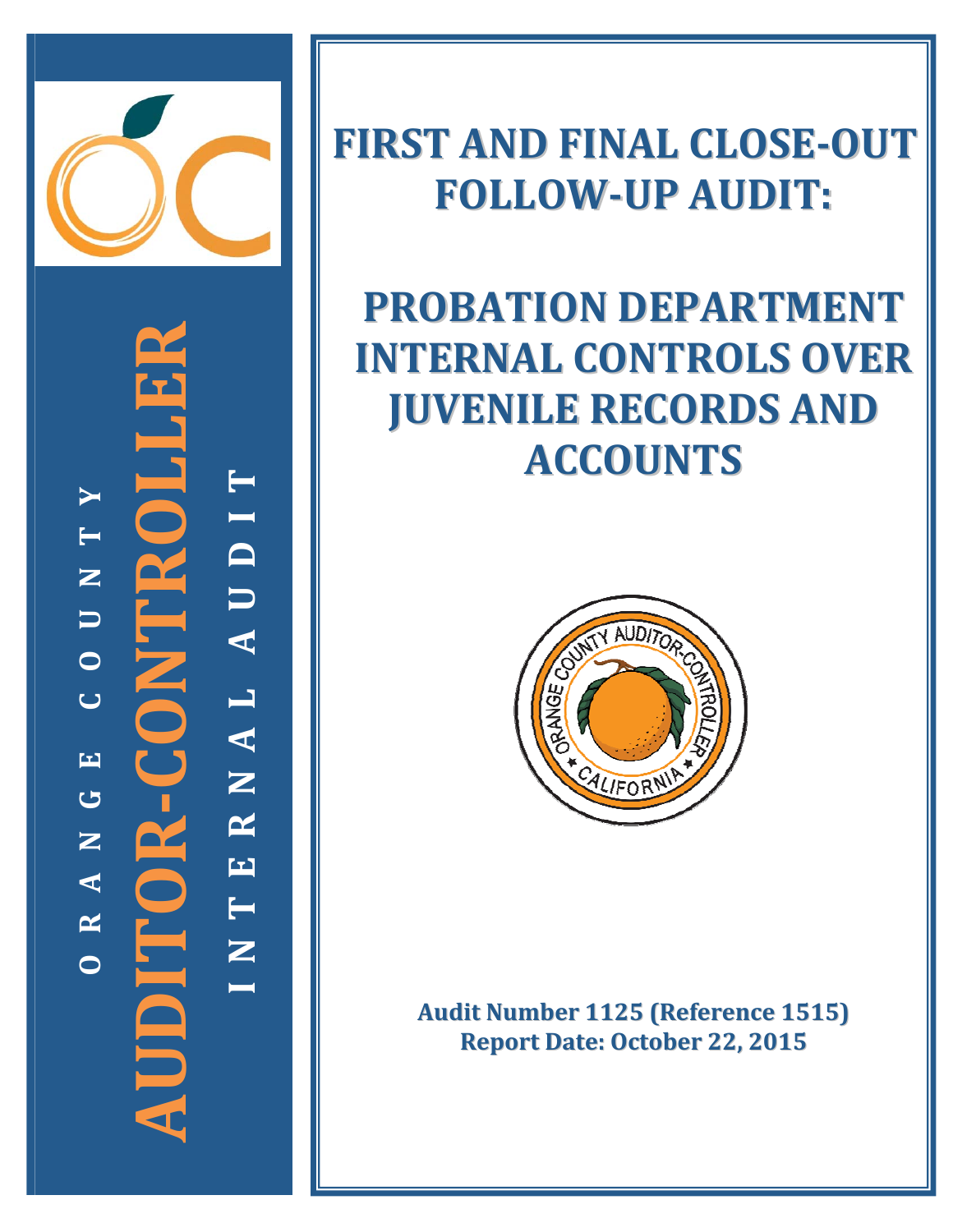

**Eric H. Woolery, CPA Orange County Auditor‐Controller**

**Nancy Ishida, CPA Richard Son, CPA**

**Toni Smart, CPA Director, Internal Audit Audit Manager Senior Auditor**

**12 Civic Center Plaza, Room 200 Santa Ana, CA 92701**

Auditor‐Controller Web Site www.ac.ocgov.com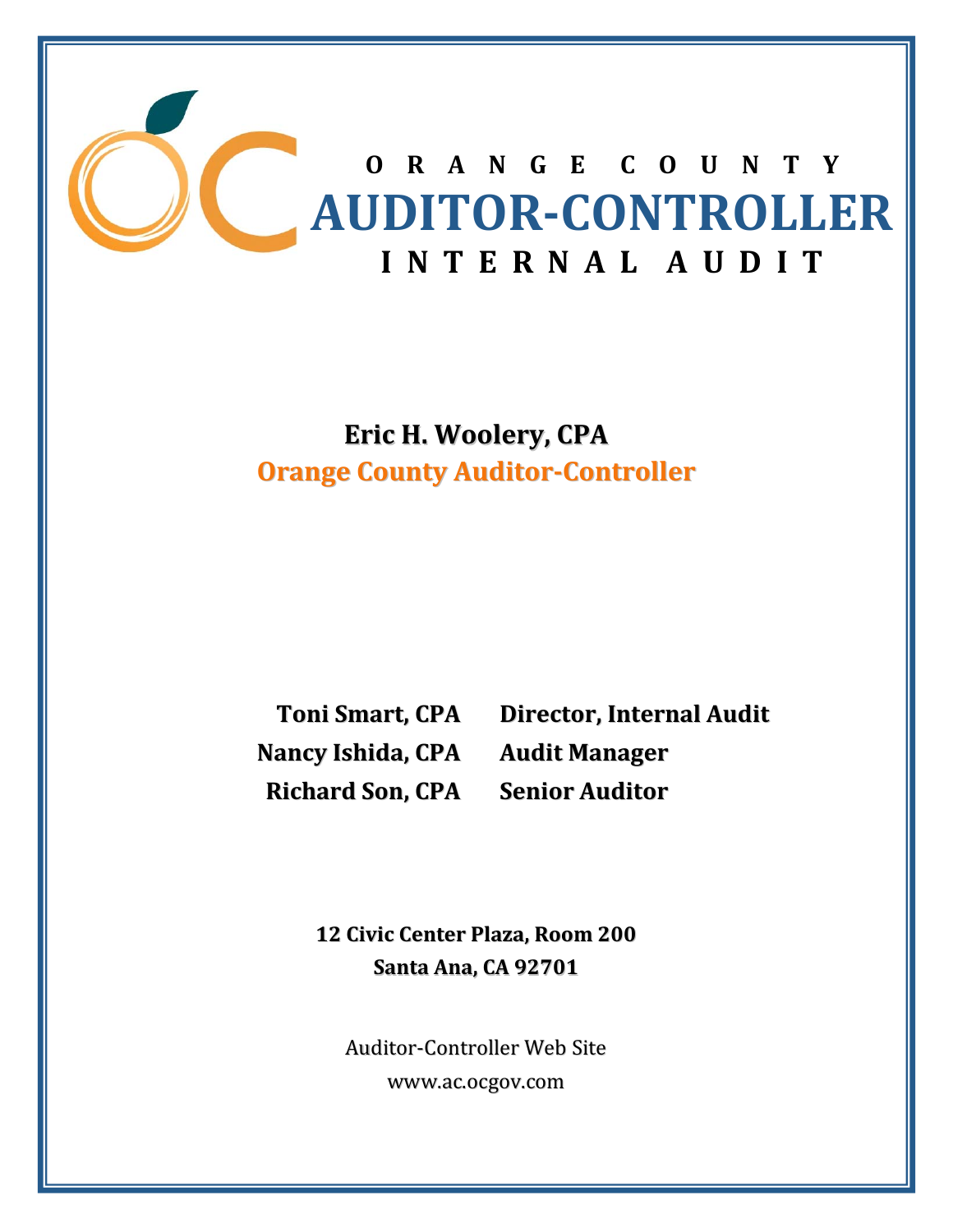

#### **ERIC H. WOOLERY, CPA AUDITOR-CONTROLLER**

**Transmittal Letter** 

**Audit No. 1125** (Reference 1515)

October 22, 2015

- TO: Steven J. Sentman. Chief Probation Officer **Probation Department**
- **SUBJECT:** First and Final Close-Out Follow-Up Audit: Probation Department Internal Controls Over Juvenile Records and Accounts, Original Audit No. 1074

We have completed our First and Final Close-Out Follow-Up Audit of Probation Department Internal Controls Over Juvenile Records and Accounts, Original Audit No. 1074. Our audit was limited to reviewing actions taken as of March 24, 2014, to implement the twelve recommendations made in the original audit.

The results of our Follow-Up Audit are discussed in the attached Internal Auditor's Report. All twelve recommendations from the original audit have been implemented. As a result, this report represents the final close-out of the original audit.

I submit an Audit Status Report quarterly to the Audit Oversight Committee (AOC) and a monthly report to the Board of Supervisors (BOS) where I detail any material and significant audit findings released in reports during the prior month and the implementation status of audit recommendations as disclosed by our Follow-Up Audits. Accordingly, the results of this audit will be included in a future status report to the AOC and BOS.

Toni Smart, CPA, Director Auditor-Controller Internal Audit Division

### **Attachment**

Other recipients of this report: Members, Board of Supervisors Members, Audit Oversight Committee Eric Woolery, Auditor-Controller Frank Kim, County Executive Officer Michelle Aquirre, Chief Financial Officer Mark Denny, Chief Operating Officer Jessica O'Hare, Assistant to the Chief Operating Officer Bryan Prieto, Chief Deputy Probation Officer, Probation Lala Ragen, Interim Director, Administrative and Fiscal Division, Probation Jean Yu, Director, Information Technology, Probation Robin Stieler, Interim Clerk of the Board of Supervisors Foreperson, Grand Jury Macias Gini & O'Connell LLP, County External Auditor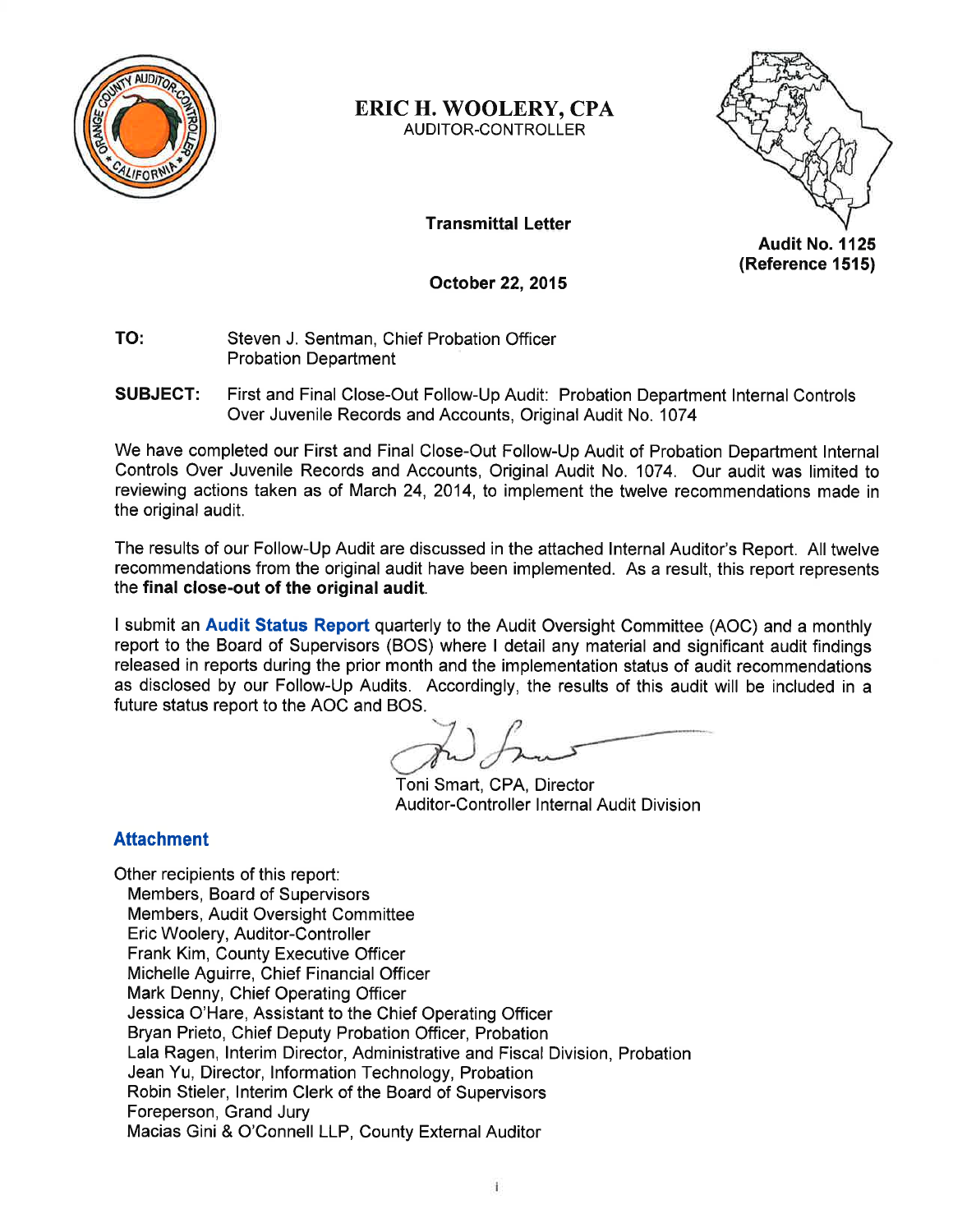

Table of Contents

#### *First and Final Close-Out Follow-up Audit: Probation Department Internal Controls over Juvenile Records and Accounts Audit No. 1125*

|                                  | <b>Transmittal Letter</b>                                                                                                                                    | j.             |
|----------------------------------|--------------------------------------------------------------------------------------------------------------------------------------------------------------|----------------|
| <b>Internal Auditor's Report</b> |                                                                                                                                                              | j.             |
| 1.                               | <b>Statement of Cost (SOC) Exception Report Not Properly Reviewed</b><br>(Finding No. 1 - Control Deficiency)                                                | $\mathbf{1}$   |
| 2.                               | <b>Quality Control Reviews of Collection Officers Were Not Performed</b><br>(Finding No. 2 - Control Deficiency)                                             | $\mathbf{1}$   |
| 3.                               | <b>No Documentation of Quality Control Reviews</b><br>(Finding No. 3 - Control Deficiency)                                                                   | $\mathbf{2}$   |
| 4.                               | <b>No Evidence of Review of Suspense Items</b><br>(Finding No. 4 - Control Deficiency)                                                                       | $\mathbf{2}$   |
| 5.                               | <b>Account Modification Request Forms Were Not Properly Prepared</b><br>(Finding No. 5 - Control Deficiency)                                                 | $\mathbf{2}$   |
| 6.                               | <b>Safe Combination Was Not Changed</b><br>(Finding No. 6 - Control Deficiency)                                                                              | $\mathbf{2}$   |
| 7.                               | Untimely Disbursement (Finding No. 7 - Control Deficiency)                                                                                                   | $\mathbf{2}$   |
| 8.                               | <b>Inaccurate Cash Receipt Documentation</b><br>(Finding No. 8 - Control Deficiency)                                                                         | $\overline{2}$ |
| 9.                               | No Inventories of Unused Manual Cash Receipt Books or<br><b>Outstanding (i.e., Issued) Manual Cash Receipt Books</b><br>(Finding No. 9 - Control Deficiency) | 3              |
| 10.                              | Untimely Separation Notification to Probation IT<br>(Finding No. 10 - Control Deficiency)                                                                    | $\mathbf{3}$   |
| 11.                              | <b>Statement of Cost Final Approver Also has Editing Capability</b><br>(Finding No. 11 - Significant Deficiency)                                             | $\mathbf{3}$   |
| 12.                              | <b>Active User Account for a Separate Employee</b><br>(Finding No. 12 – Control Deficiency)                                                                  | $\mathbf{3}$   |
|                                  | <b>APPENDIX A - REPORT ITEM CLASSIFICATIONS</b>                                                                                                              |                |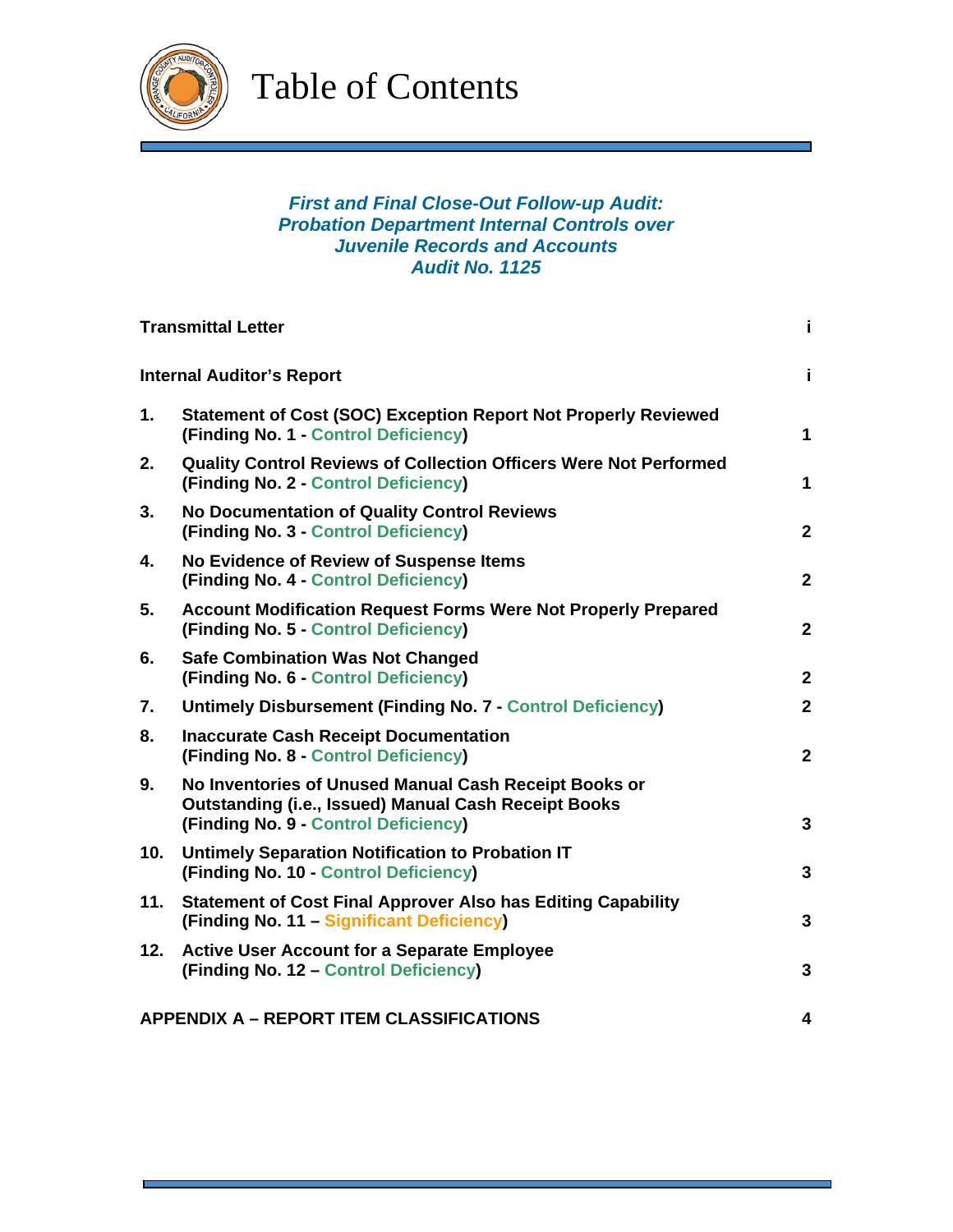

Internal Auditor's Report

**Audit No. 1125 October 22, 2015** 

- TO: Steven J. Sentman, Chief Probation Officer Probation Department
- FROM: Toni Smart, CPA, Director Auditor-Controller Internal Audit Division
- SUBJECT: First and Final Close-Out Follow-Up Audit: Probation Department Internal Controls over Juvenile Records and Accounts

We have completed a First and Final Close-Out Follow-Up Audit of the Probation Department Internal Controls over Juvenile Records and Accounts, Original Audit No. 1074. Our audit was limited to reviewing actions taken as of March 24, 2014, to implement the twelve recommendations made in the original audit.

Our follow-up audit found that the Probation Department fully implemented all twelve recommendations from the original audit. As a result, this report represents the final closeout of the original audit. The results of the follow-up audit are noted below along with a comment on the current status. The finding numbers and the report item classifications from the original audit are shown in parentheses after the headings.

#### **1. Statement of Cost (SOC) Exception Report Not Properly Reviewed (Finding No. 1 - Control Deficiency)**

Recommendation No. 1:We recommended that Probation management strengthen controls over the review and correction of the Statement of Cost Exception Report items to help ensure client information is correct and complete in the system and to enable Probation to bill these juvenile and parental accounts for monies owed to the County, the State, and the victims.

Current Status: **Implemented.** Probation is unable to perform regular reviews of the exception report due to staffing shortages. However, in order to reduce exceptions, they are as a mitigating measure pursuing services to help research information and will also receive more client information from the courts. Exceptions have been reduced from \$861,000 in the original audit to approximately \$40,000 for this follow-up.

#### **2. Quality Control Reviews of Collection Officers Were Not Performed (Finding No. 2 - Control Deficiency)**

Recommendation No. 2:We recommended that Probation management require the Supervising Collection Officers to perform quality control reviews for each Collection Officer in accordance with Probation's policy and procedures.

Current Status: **Implemented.** Probation Supervisors review all Statements of Cost and Account Modification Requests from Collection Officers. These documents are also submitted to the accounting office for additional approval.

**First and Final Close-Out Follow-up Audit: Probation Department Internal Controls over Juvenile Records and Accounts Audit No. 1125 (Reference 1515) Page 1**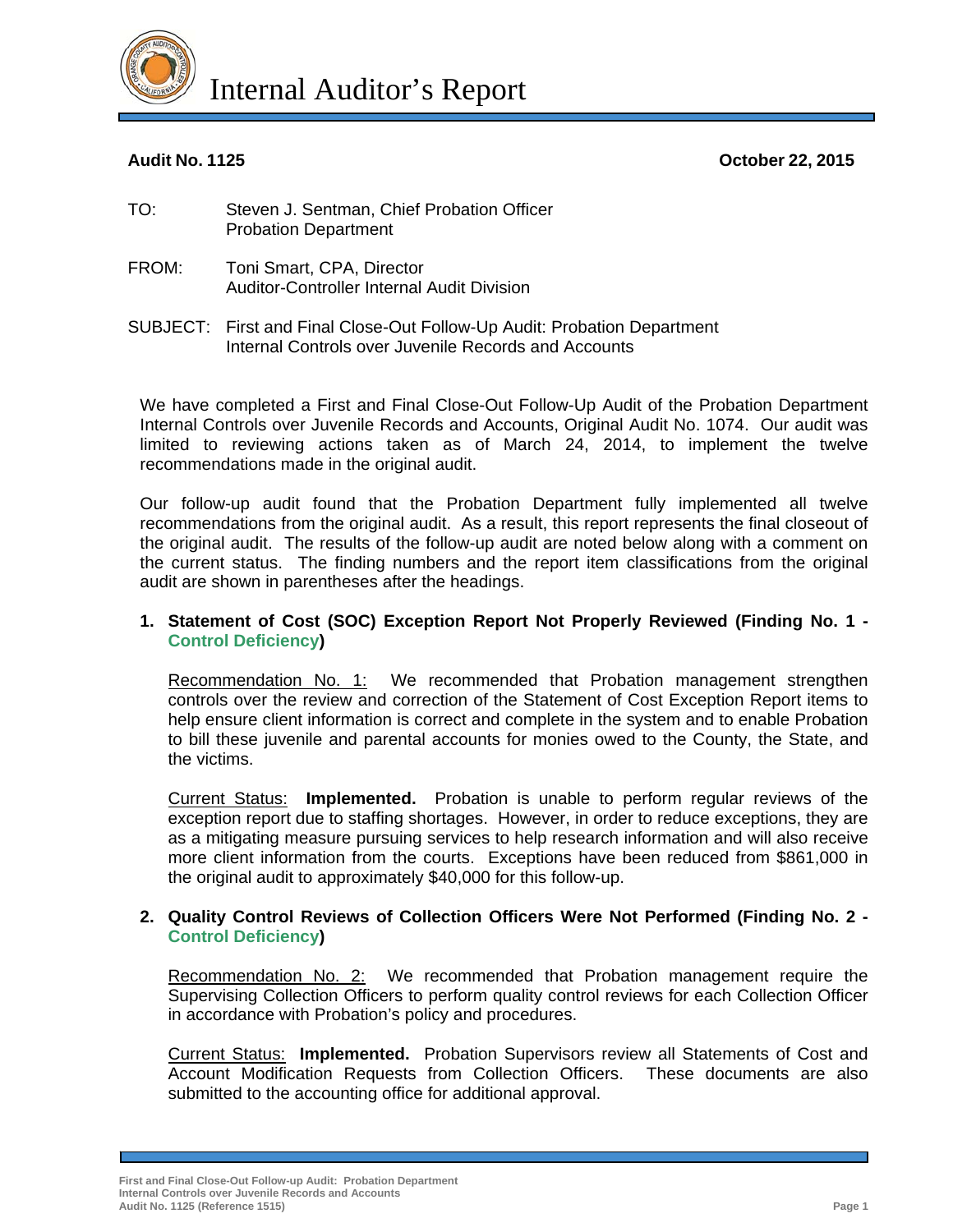

Internal Auditor's Report

#### **3. No Documentation of Quality Control Reviews (Finding No. 3 - Control Deficiency)**

Recommendation No. 3:We recommended that Probation management require the Supervising Collection Officers to visibly document their quality control reviews.

Current Status: **Implemented.** The Statements of Cost and Account Modification Request forms have electronic signatures showing all required approvals.

#### **4. No Evidence of Review of Suspense Items (Finding No. 4 - Control Deficiency)**

Recommendation No. 4:We recommended that Probation Collections improve controls over the timely review of suspense items.

Current Status: **Implemented.** Probation does not regularly review suspense items because of staffing shortages. However, their system automatically matches suspense items to identifiable accounts and clears them overnight.

#### **5. Account Modification Request Forms Were Not Properly Prepared (Finding No. 5 - Control Deficiency)**

Recommendation No. 5:We recommended that Probation management strengthen controls to ensure the Account Modification Request forms are accurately prepared and accountability is documented.

Current Status: **Implemented.** We verified that Probation accurately prepared their Account Modification Request forms and properly documented accountability.

#### **6. Safe Combination Was Not Changed (Finding No. 6 - Control Deficiency)**

Recommendation No. 6:We recommended that Probation Accounting strengthen controls over changing the safe combination upon termination or transfer of key employees with knowledge of the combination.

Current Status: **Implemented.** We verified that Probation maintained updated lists of authorized safe users for each location and also changed safe combinations at least annually. We obtained a list of separated employees and the most current safe authorization list and verified that no separated employees were on the list.

#### **7. Untimely Disbursement (Finding No. 7 - Control Deficiency)**

Recommendation No. 7:We recommended that Probation Accounting strengthen controls to ensure disbursements are made in a timely manner and in compliance with California Penal Code 1203.1(b).

Current Status: **Implemented.** We verified that Probation approved disbursements timely to ensure they were not delayed.

#### **8. Inaccurate Cash Receipt Documentation (Finding No. 8 - Control Deficiency)**

Recommendation No. 8:We recommended that Probation Cashiering improve controls over the accuracy of the Deposit Worksheet information.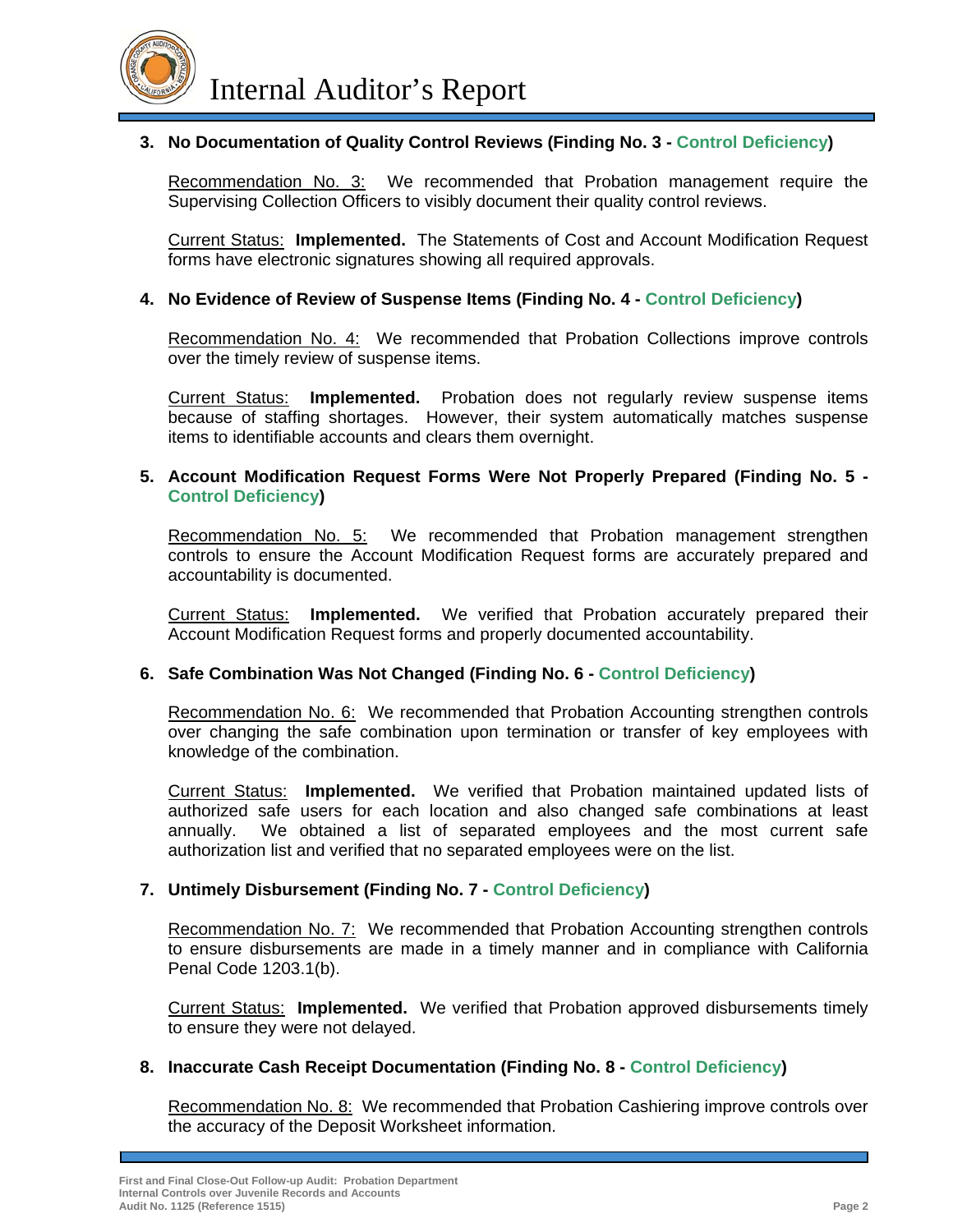

Current Status: **Implemented.** We verified that Probation completed their Deposit Worksheets accurately. Probation utilizes a spreadsheet with locked formulas to prevent calculation errors. The spreadsheets are reviewed by another staff person followed by a supervisory review to ensure they are reviewed at two different levels.

#### **9. No Inventories of Unused Manual Cash Receipt Books or Outstanding (i.e., Issued) Manual Cash Receipt Books (Finding No. 9 - Control Deficiency)**

Recommendation No. 9:We recommended that Probation perform a periodic inventory in accordance with County Accounting Procedure C-5 *Handwritten Cash Receipts*, which includes an inventory of the outstanding and unused manual cash receipt books.

Current Status: **Implemented.** We verified that Probation performed annual inventories of manual cash receipt books in 2012 and 2013.

#### **10. Untimely Separation Notification to Probation IT (Finding No. 10 - Control Deficiency)**

Recommendation No. 10:We recommended that Probation management strengthen controls to ensure notification of separated employees is sent timely to Probation IT to provide for the timely removal of network user access.

Current Status: **Implemented.** Probation has a policy that access termination requests be sent to the IT division within 3 business days of employee separation. There is also a monthly separation report that is produced to identify separated employees in case requests are not sent. Probation also removes physical access to facilities for separated employees and collects any items that were assigned for remote access.

#### **11. Statement of Cost Final Approver Also Has Editing Capability (Finding No. 11 - Significant Deficiency)**

Recommendation No. 11:We recommended that Probation management ensure there are adequate system controls in the Integrated Probation Financial System (IPFS) to provide for proper segregation of duties for the Grand Avenue Office (GAO) Accounting staff to ensure that employees who authorize and finalize transactions in the IPFS do not have the ability to make unauthorized changes to Statement of Cost information.

Current Status: **Implemented.** We verified that final approvers of Statements of Cost cannot edit these documents. There is an edit button that is not functional at the approver level.

#### **12. Active User Account for a Separated Employee (Finding No. 12 - Control Deficiency)**

Recommendation No. 12:We recommended that Probation IT terminate network user access for separated employees in a timely manner.

Current Status: **Implemented.** We verified that Probation removed network access on their IPFS system based on access termination requests in a timely manner. We also verified that there were no separated employees that still had network access.

**Note**: See **Appendix A** for the classification of report item noted in parentheses.